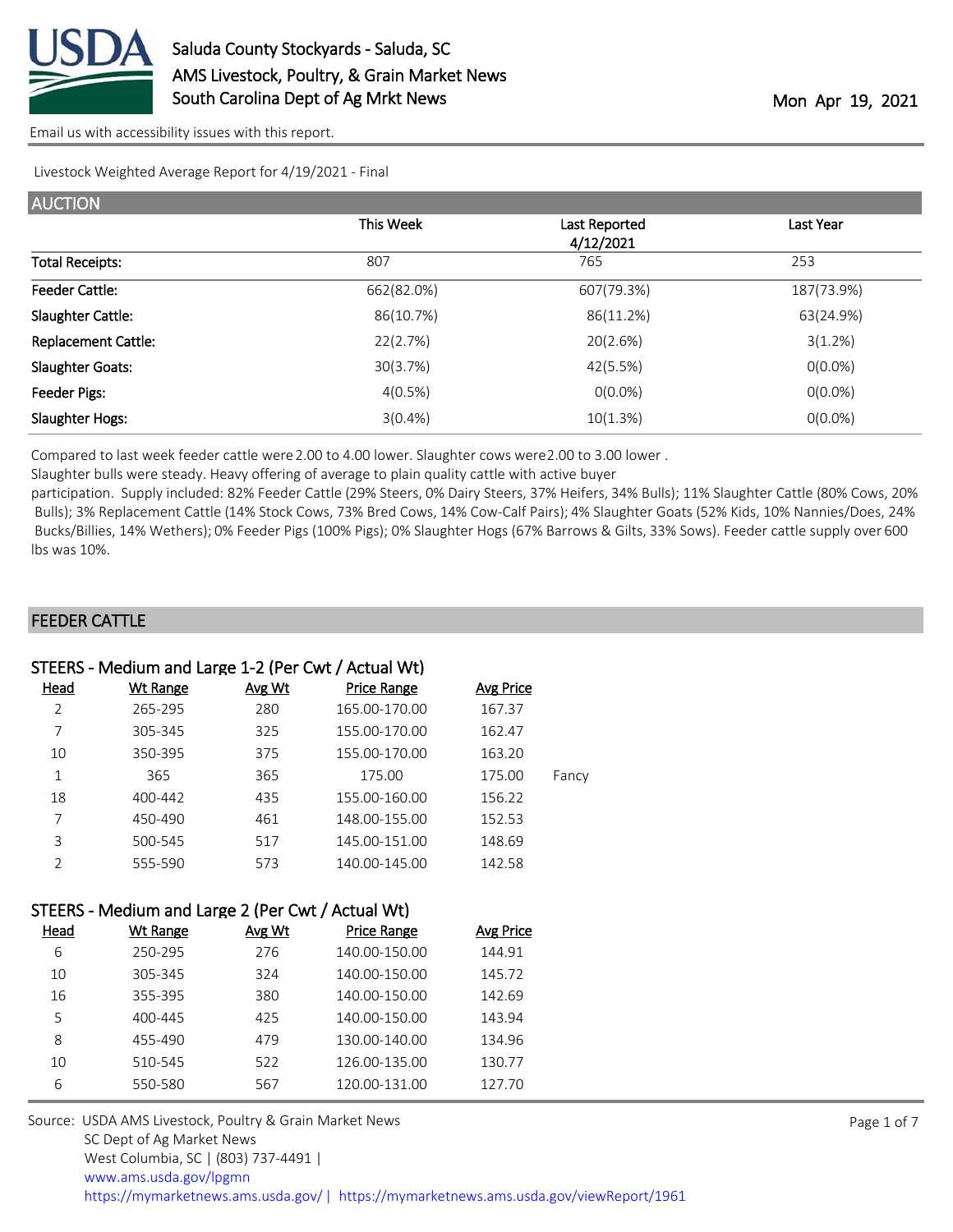

|   | 605-645 | 625  | 120.00-131.00 | 125.94 |
|---|---------|------|---------------|--------|
| ੨ | 665-670 | 668  | 122 00-125 00 | 123.33 |
|   | 720.    | 72 N | 123.OO        | 123.00 |

# STEERS - Small 1-2 (Per Cwt / Actual Wt)

| Head          | Wt Range | Avg Wt | <b>Price Range</b> | Avg Price |
|---------------|----------|--------|--------------------|-----------|
| 3             | 275-290  | 282    | 125.00-130.00      | 128.34    |
| 6             | 300-345  | 323    | 120.00-135.00      | 128.24    |
| 9             | 365-385  | 372    | 120.00-135.00      | 127.28    |
| $\mathcal{P}$ | 410-430  | 420    | 130.00-135.00      | 132.56    |
| ζ             | 450-485  | 470    | 120.00-125.00      | 123.40    |
|               | 550-575  | 563    | 110.00-115.00      | 113.04    |

#### DAIRY STEERS - Medium and Large 3 (Per Cwt / Actual Wt)

| <u>Head</u> | <u>Wt Range</u> | <u>Avg Wt</u> | Price Range | <b>Avg Price</b> |
|-------------|-----------------|---------------|-------------|------------------|
|             | 500             | 500           | 60.00       | 60.00            |

### HEIFERS - Medium and Large 1-2 (Per Cwt / Actual Wt)

| Head           | Wt Range    | Avg Wt | <b>Price Range</b> | <b>Avg Price</b> |
|----------------|-------------|--------|--------------------|------------------|
| 3              | 205-240     | 227    | 132.50-135.00      | 134.14           |
| $\overline{2}$ | 250-280     | 265    | 130.00-135.00      | 132.64           |
| 10             | 305-340     | 329    | 130.00-142.50      | 135.02           |
| 17             | 350-395     | 372    | 130.00-142.50      | 134.70           |
| 17             | $400 - 440$ | 423    | 125.00-135.00      | 128.19           |
| 17             | 450-495     | 475    | 124.00-135.00      | 126.63           |
| 12             | 505-545     | 527    | 120.00-130.00      | 123.91           |
| 7              | 550-595     | 568    | 120.00-127.00      | 122.56           |
| 4              | 600-610     | 604    | 116.00-120.00      | 117.74           |
| 1              | 785         | 785    | 115.00             | 115.00           |
| 1              | 800         | 800    | 101.00             | 101.00           |

# HEIFERS - Medium and Large 2 (Per Cwt / Actual Wt)

| <b>Wt Range</b> | Avg Wt | Price Range   | Avg Price |
|-----------------|--------|---------------|-----------|
| 220-225         | 223    | 115.00-125.00 | 120.06    |
| 255-265         | 260    | 120.00-125.00 | 122.55    |
| 325-345         | 338    | 118.00-122.50 | 120.07    |
| 350-395         | 366    | 115.00-125.00 | 118.66    |
| $400 - 440$     | 422    | 110.00-120.00 | 115.35    |
| 450-495         | 477    | 110.00-120.00 | 114.57    |
| 510-545         | 532    | 110.00-116.00 | 113.12    |
| 550-590         | 574    | 110.00-115.00 | 112.72    |
| 605-620         | 610    | 105.00-110.00 | 108.35    |
|                 |        |               |           |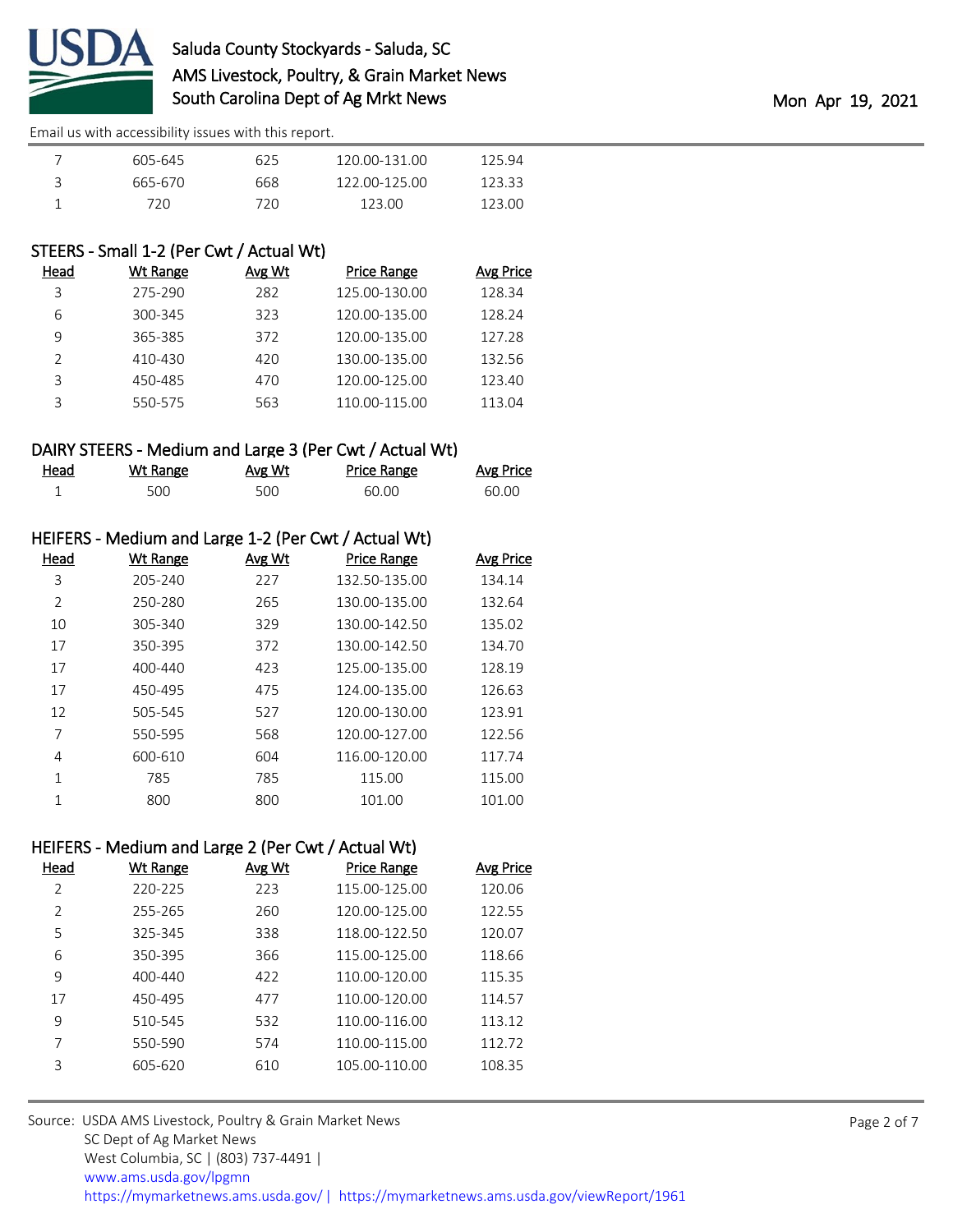

| 650-680 | 668 | 101 00-112 00 | 104.83 |
|---------|-----|---------------|--------|
| 700     | 700 | 104.00        | 104.00 |

| HEIFERS - Medium and Large 3 (Per Cwt / Actual Wt) |        |                    |           |  |
|----------------------------------------------------|--------|--------------------|-----------|--|
| Wt Range                                           | Avg Wt | <b>Price Range</b> | Avg Price |  |
| 415-435                                            | 427    | 100.00-105.00      | 101.32    |  |
| 505-540                                            | 521    | 100.00-105.00      | 101.91    |  |
| 555-595                                            | 572    | 98.00-105.00       | 101.26    |  |
| 620-645                                            | 630    | 94.00-98.00        | 95.99     |  |
|                                                    |        |                    |           |  |

| HEIFERS - Small 1-2 (Per Cwt / Actual Wt) |          |        |                    |           |  |
|-------------------------------------------|----------|--------|--------------------|-----------|--|
| Head                                      | Wt Range | Avg Wt | <b>Price Range</b> | Avg Price |  |
| 2                                         | 265      | 265    | 110.00             | 110.00    |  |
| ⊇                                         | 335      | 335    | 110.00-115.00      | 112.50    |  |
| ₹                                         | 355-385  | 370    | 105.00-110.00      | 106.67    |  |

| BULLS - Medium and Large 1-2 (Per Cwt / Actual Wt) |          |        |                    |           |  |  |
|----------------------------------------------------|----------|--------|--------------------|-----------|--|--|
| Head                                               | Wt Range | Avg Wt | <b>Price Range</b> | Avg Price |  |  |
| 15                                                 | 400-435  | 417    | 150.00-160.00      | 153.31    |  |  |
| 12                                                 | 450-495  | 475    | 145.00-152.00      | 147.57    |  |  |
| 11                                                 | 500-545  | 511    | 140.00-147.00      | 143.47    |  |  |
|                                                    | 555      | 555    | 140.00             | 140.00    |  |  |

### BULLS - Medium and Large 2 (Per Cwt / Actual Wt)

| Head | Wt Range | Avg Wt | <b>Price Range</b> | <b>Avg Price</b> |
|------|----------|--------|--------------------|------------------|
| 30   | 400-445  | 426    | 130.00-145.00      | 137.13           |
| 18   | 450-495  | 473    | 130.00-140.00      | 133.83           |
| 18   | 500-545  | 516    | 125.00-135.00      | 129.04           |
| 19   | 550-595  | 574    | 120.00-135.00      | 126.12           |
| 10   | 600-645  | 616    | 115.00-124.00      | 118.58           |
| 1    | 675      | 675    | 110.00             | 110.00           |
| 4    | 700-745  | 721    | 100.00-110.00      | 103.41           |
|      | 795      | 795    | 101.00             | 101.00           |

### BULLS - Medium and Large 3 (Per Cwt / Actual Wt)

| Head          | Wt Range | Avg Wt | <b>Price Range</b> | Avg Price |
|---------------|----------|--------|--------------------|-----------|
|               | 470      | 470    | 100.00             | 100.00    |
|               | 520      | 520    | 103.00             | 103.00    |
|               | 585      | 585    | 100.00             | 100.00    |
| 3             | 600-630  | 612    | 100.00-107.00      | 104.05    |
| $\mathcal{P}$ | 715-725  | 720    | 92.00-98.00        | 95.02     |
|               | 755      | 755    | 95.00              | 95.00     |
|               |          |        |                    |           |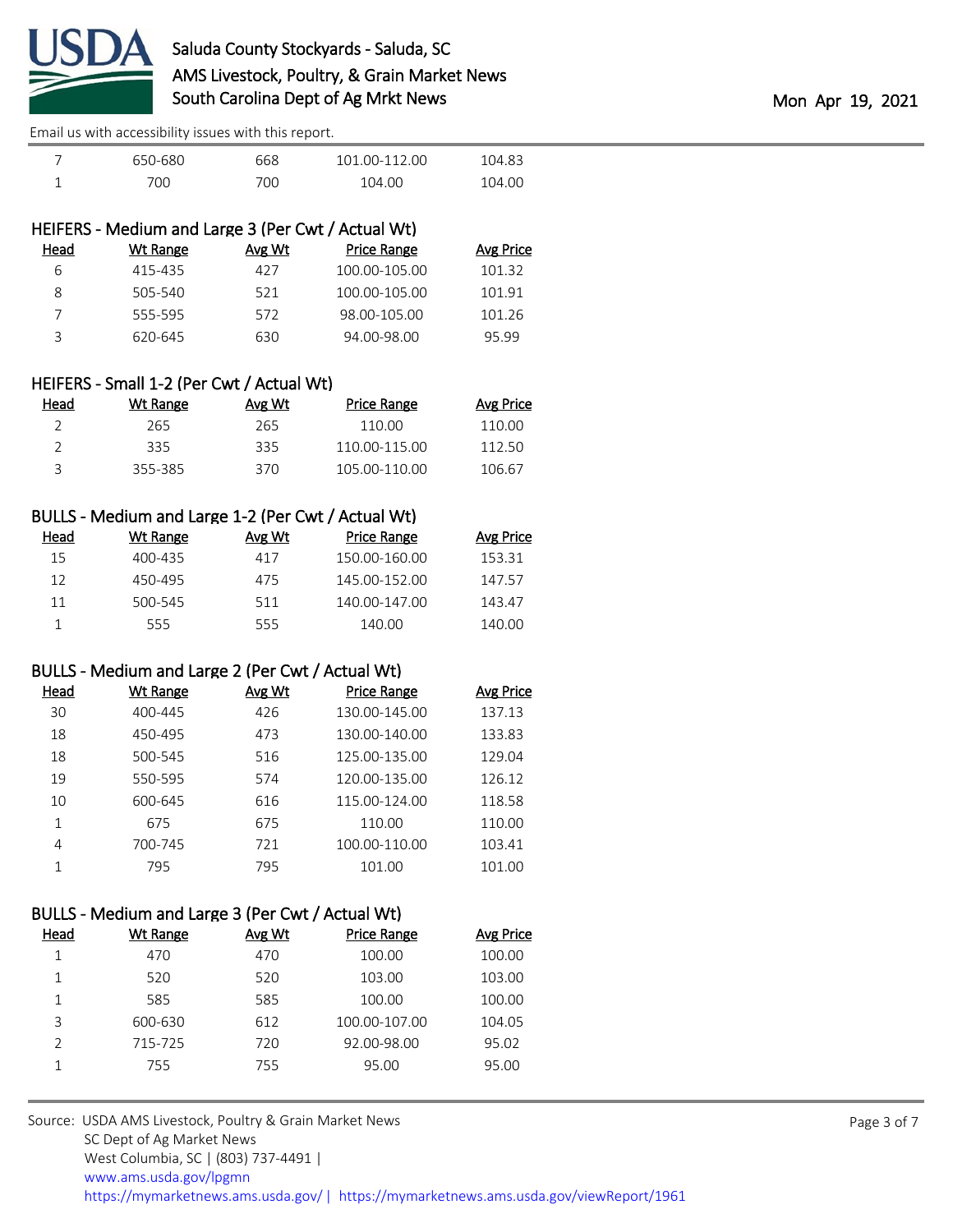

|                                               |                                   |                             | Effiall us with accessibility issues with this report. |                                                       |                           |                            |  |
|-----------------------------------------------|-----------------------------------|-----------------------------|--------------------------------------------------------|-------------------------------------------------------|---------------------------|----------------------------|--|
| $\mathbf{1}$                                  | 815                               |                             | 815                                                    | 91.00                                                 | 91.00                     |                            |  |
| BULLS - Small 1-2 (Per Cwt / Actual Wt)       |                                   |                             |                                                        |                                                       |                           |                            |  |
| <b>Head</b>                                   | <b>Wt Range</b>                   |                             | Avg Wt                                                 | <b>Price Range</b>                                    | <b>Avg Price</b>          |                            |  |
| 4                                             | 400-440                           |                             | 420                                                    | 115.00-125.00                                         | 121.34                    |                            |  |
| 8                                             | 455-495                           |                             | 473                                                    | 115.00-125.00                                         | 121.31                    |                            |  |
| 7                                             | 505-545                           |                             | 533                                                    | 110.00-115.00                                         | 112.40                    |                            |  |
| 6                                             | 555-595                           |                             | 569                                                    | 109.00-115.00                                         | 112.63                    |                            |  |
| <b>SLAUGHTER CATTLE</b>                       |                                   |                             |                                                        |                                                       |                           |                            |  |
|                                               |                                   |                             |                                                        |                                                       |                           |                            |  |
|                                               |                                   |                             | COWS - Breaker 75-80% (Per Cwt / Actual Wt)            |                                                       |                           |                            |  |
| <b>Head</b>                                   | <b>Wt Range</b>                   |                             | Avg Wt                                                 | <b>Price Range</b>                                    | <b>Avg Price</b>          | <b>Dressing</b>            |  |
| 3                                             | 1420-1510                         |                             | 1468                                                   | 61.00-66.00                                           | 63.36                     | Average                    |  |
|                                               |                                   |                             | COWS - Boner 80-85% (Per Cwt / Actual Wt)              |                                                       |                           |                            |  |
| <b>Head</b>                                   | <b>Wt Range</b>                   |                             | Avg Wt                                                 | <b>Price Range</b>                                    | <b>Avg Price</b>          | <b>Dressing</b>            |  |
| 36                                            | 1035-1840                         |                             | 1219                                                   | 59.00-74.00                                           | 66.23                     | Average                    |  |
| 1                                             | 1075                              |                             | 1075                                                   | 77.00                                                 | 77.00                     | High                       |  |
| 8                                             | 1015-1485                         |                             | 1163                                                   | 45.00-55.00                                           | 50.87                     | Low                        |  |
|                                               |                                   |                             |                                                        |                                                       |                           |                            |  |
| <b>Head</b>                                   |                                   |                             | COWS - Lean 85-90% (Per Cwt / Actual Wt)               |                                                       |                           |                            |  |
| 12                                            | <b>Wt Range</b><br>760-995        |                             | Avg Wt<br>921                                          | <b>Price Range</b><br>55.00-65.00                     | <b>Avg Price</b><br>59.30 | <b>Dressing</b><br>Average |  |
| 6                                             | 850-985                           |                             | 908                                                    | 40.00-50.00                                           | 44.13                     | Low                        |  |
|                                               |                                   |                             |                                                        |                                                       |                           |                            |  |
|                                               | BULLS - 1-2 (Per Cwt / Actual Wt) |                             |                                                        |                                                       |                           |                            |  |
| Head                                          | <b>Wt Range</b>                   |                             | Avg Wt                                                 | <b>Price Range</b>                                    | <b>Avg Price</b>          | <b>Dressing</b>            |  |
| 12                                            | 1295-2170                         |                             | 1619                                                   | 84.00-96.00                                           | 89.76                     | Average                    |  |
| $\overline{2}$                                | 1900-2060                         |                             | 1980                                                   | 98.00-100.00                                          | 99.04                     | High                       |  |
| 3                                             | 1080-1650                         |                             | 1372                                                   | 72.00-82.00                                           | 78.97                     | Low                        |  |
|                                               | REPLACEMENT CATTLE                |                             |                                                        |                                                       |                           |                            |  |
|                                               |                                   |                             |                                                        |                                                       |                           |                            |  |
|                                               |                                   |                             |                                                        | STOCK COWS - Medium and Large 2 (Per Cwt / Actual Wt) | <b>Price Range</b>        |                            |  |
| <b>Age</b><br>$2 - 4$                         | <b>Stage</b><br>$\circ$           | <b>Head</b><br>$\mathbf{1}$ | <b>Wt Range</b><br>825                                 | Avg Wt<br>825                                         | 85.00                     | <b>Avg Price</b><br>85.00  |  |
|                                               |                                   |                             |                                                        |                                                       |                           |                            |  |
| STOCK COWS - Small 1-2 (Per Head / Actual Wt) |                                   |                             |                                                        |                                                       |                           |                            |  |
| <u>Age</u>                                    | <b>Stage</b>                      | <b>Head</b>                 | <b>Wt Range</b>                                        | Avg Wt                                                | <b>Price Range</b>        | <b>Avg Price</b>           |  |
| $2 - 4$                                       | $\circ$                           | $\mathbf{1}$                | 820                                                    | 820                                                   | 810.00                    | 810.00                     |  |
|                                               |                                   |                             | STOCK COWS - Small 2 (Per Head / Actual Wt)            |                                                       |                           |                            |  |
| <u>Age</u>                                    | <b>Stage</b>                      | <b>Head</b>                 | <b>Wt Range</b>                                        | Avg Wt                                                | <b>Price Range</b>        | <b>Avg Price</b>           |  |
|                                               |                                   |                             |                                                        |                                                       |                           |                            |  |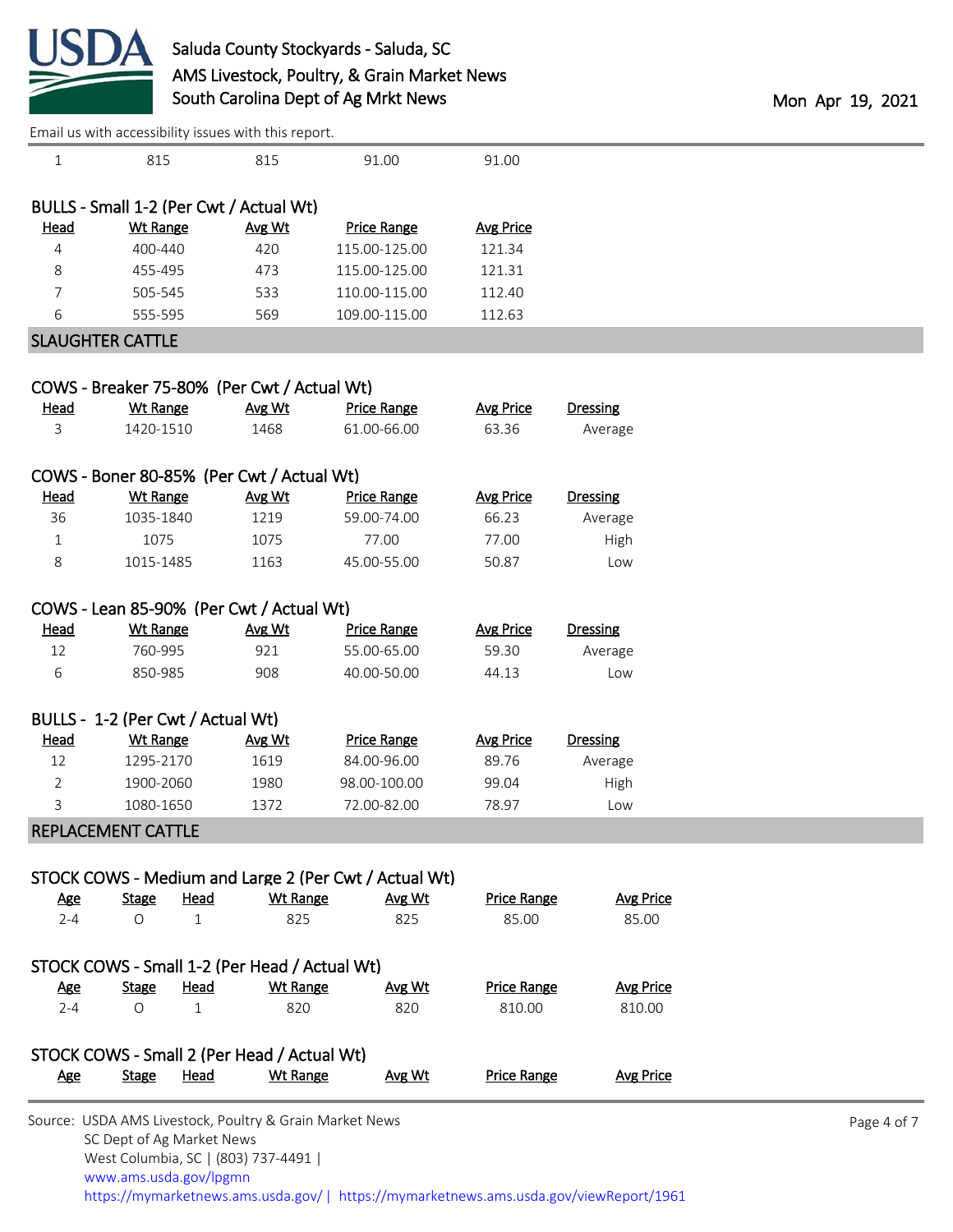

| Email us with accessibility issues with this report.  |                 |                |                                            |                                                                               |                    |                   |  |  |  |
|-------------------------------------------------------|-----------------|----------------|--------------------------------------------|-------------------------------------------------------------------------------|--------------------|-------------------|--|--|--|
| $5 - 8$                                               | $\circ$         | $\mathbf{1}$   | 635                                        | 635                                                                           | 370.00             | 370.00            |  |  |  |
| BRED COWS - Medium and Large 2 (Per Head / Actual Wt) |                 |                |                                            |                                                                               |                    |                   |  |  |  |
| <b>Age</b>                                            | <b>Stage</b>    | <b>Head</b>    | <b>Wt Range</b>                            | Avg Wt                                                                        | <b>Price Range</b> | <b>Avg Price</b>  |  |  |  |
| $5-8$                                                 | T <sub>2</sub>  | $\overline{2}$ | 1000-1435                                  | 1218                                                                          | 590.00-810.00      | 719.65            |  |  |  |
| $5 - 8$                                               | T <sub>3</sub>  | 4              | 1120-1245                                  | 1186                                                                          | 680.00-975.00      | 871.45            |  |  |  |
| BRED COWS - Small 1-2 (Per Head / Actual Wt)          |                 |                |                                            |                                                                               |                    |                   |  |  |  |
| <b>Age</b>                                            | <b>Stage</b>    | <b>Head</b>    | <b>Wt Range</b>                            | Avg Wt                                                                        | <b>Price Range</b> | <b>Avg Price</b>  |  |  |  |
| $2 - 4$                                               | T <sub>2</sub>  | $\overline{2}$ | 725-895                                    | 810                                                                           | 720.00-730.00      | 724.48            |  |  |  |
| $5 - 8$                                               | T <sub>2</sub>  | $\overline{2}$ | 825-920                                    | 873                                                                           | 610.00-620.00      | 614.73            |  |  |  |
| $5 - 8$                                               | T <sub>3</sub>  | 1              | 700                                        | 700                                                                           | 520.00             | 520.00            |  |  |  |
|                                                       |                 |                | BRED COWS - Small 2 (Per Head / Actual Wt) |                                                                               |                    |                   |  |  |  |
| <b>Age</b>                                            | <b>Stage</b>    | <b>Head</b>    | <b>Wt Range</b>                            | Avg Wt                                                                        | <b>Price Range</b> | <b>Avg Price</b>  |  |  |  |
| $5 - 8$                                               | T <sub>3</sub>  | 5              | 820-925                                    | 863                                                                           | 420.00-550.00      | 483.46            |  |  |  |
|                                                       |                 |                |                                            | COW-CALF PAIRS - Medium and Large 2 w/ <150 lbs calf (Per Family / Actual Wt) |                    |                   |  |  |  |
| <b>Age</b>                                            | <b>Stage</b>    | <b>Head</b>    | <b>Wt Range</b>                            | Avg Wt                                                                        | <b>Price Range</b> | <b>Avg Price</b>  |  |  |  |
| $5-8$                                                 | $\circ$         | $\mathbf{1}$   | 1025                                       | 1025                                                                          | 620.00             | 620.00            |  |  |  |
|                                                       |                 |                |                                            | COW-CALF PAIRS - Small 1-2 w/ <150 lbs calf (Per Family / Actual Wt)          |                    |                   |  |  |  |
| <b>Age</b>                                            | <b>Stage</b>    | <b>Head</b>    | <b>Wt Range</b>                            | Avg Wt                                                                        | <b>Price Range</b> | <b>Avg Price</b>  |  |  |  |
| $5 - 8$                                               | $\circ$         | 1              | 895                                        | 895                                                                           | 560.00             | 560.00            |  |  |  |
|                                                       |                 |                |                                            | COW-CALF PAIRS - Small 1-2 w/ 150-300 lbs calf (Per Family / Actual Wt)       |                    |                   |  |  |  |
| <u>Age</u>                                            | <b>Stage</b>    | <b>Head</b>    | <b>Wt Range</b>                            | Avg Wt                                                                        | <b>Price Range</b> | <b>Avg Price</b>  |  |  |  |
| $5 - 8$                                               | $\circ$         | 1              | 910                                        | 910                                                                           | 690.00             | 690.00            |  |  |  |
| <b>SLAUGHTER GOATS</b>                                |                 |                |                                            |                                                                               |                    |                   |  |  |  |
| KIDS - Selection 1 (Per Head / Estimate Wt)           |                 |                |                                            |                                                                               |                    |                   |  |  |  |
| <b>Head</b>                                           | <b>Wt Range</b> |                | Avg Wt                                     | <b>Price Range</b>                                                            | <b>Avg Price</b>   | <b>Dressing</b>   |  |  |  |
| $\overline{2}$                                        | 20              |                | 20                                         | 60.00-70.00                                                                   | 65.00              | Average           |  |  |  |
| 5                                                     | 30              |                | 30                                         | 110.00-120.00                                                                 | 117.00             | Average           |  |  |  |
| 2                                                     | 40              |                | 40                                         | 135.00-140.00                                                                 | 137.50             | Average           |  |  |  |
| $\mathbf{1}$                                          | 50              |                | 50                                         | 225.00                                                                        | 225.00             | Average Yearlings |  |  |  |
| 1                                                     | 65              |                | 65                                         | 265.00                                                                        | 265.00             | Average Yearlings |  |  |  |
| KIDS - Selection 2 (Per Head / Estimate Wt)           |                 |                |                                            |                                                                               |                    |                   |  |  |  |
| <b>Head</b>                                           | <b>Wt Range</b> |                | Avg Wt                                     | <b>Price Range</b>                                                            | <b>Avg Price</b>   | Dressing          |  |  |  |
| $\overline{4}$                                        | 30              |                | 30                                         | 90.00-95.00                                                                   | 91.25              | Average           |  |  |  |
|                                                       |                 |                |                                            |                                                                               |                    |                   |  |  |  |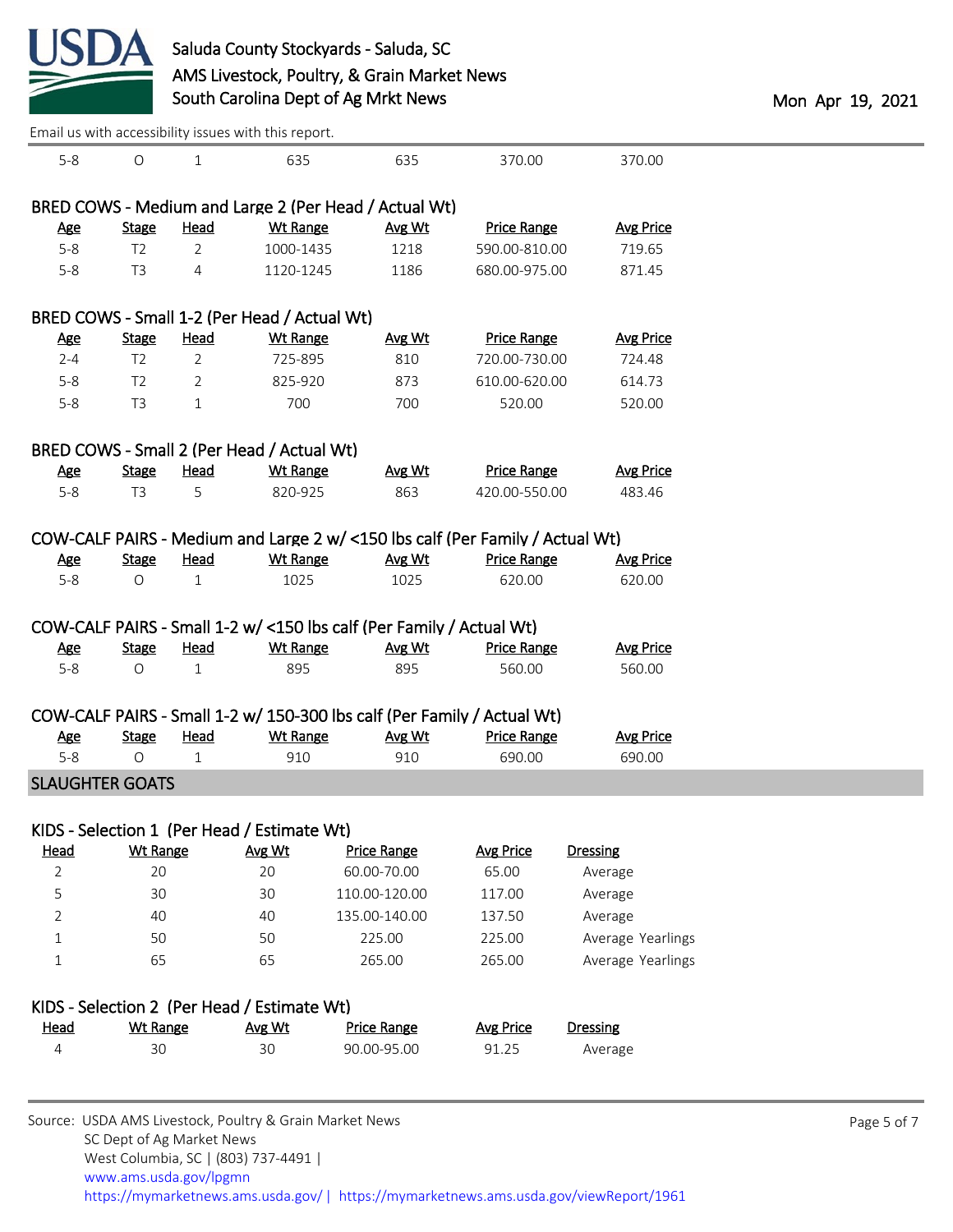

|                                     |                                                      |        | NANNIES/DOES - Selection 1 (Per Head / Estimate Wt) |                  |                 |  |  |
|-------------------------------------|------------------------------------------------------|--------|-----------------------------------------------------|------------------|-----------------|--|--|
| Head                                | <b>Wt Range</b>                                      | Avg Wt | <b>Price Range</b>                                  | <b>Avg Price</b> | <b>Dressing</b> |  |  |
| $\mathbf{1}$                        | 130                                                  | 130    | 225.00                                              | 225.00           | Average         |  |  |
|                                     |                                                      |        | NANNIES/DOES - Selection 2 (Per Head / Estimate Wt) |                  |                 |  |  |
| <u>Head</u>                         | <b>Wt Range</b>                                      | Avg Wt | <b>Price Range</b>                                  | <b>Avg Price</b> | <b>Dressing</b> |  |  |
| $\overline{2}$                      | 40                                                   | 40     | 110.00-120.00                                       | 115.00           | Average         |  |  |
|                                     |                                                      |        |                                                     |                  |                 |  |  |
|                                     | BUCKS/BILLIES - Selection 1 (Per Head / Estimate Wt) |        |                                                     |                  |                 |  |  |
| Head                                | <b>Wt Range</b>                                      | Avg Wt | <b>Price Range</b>                                  | <b>Avg Price</b> | <b>Dressing</b> |  |  |
| $\mathbf{1}$                        | 80                                                   | 80     | 200.00                                              | 200.00           | Average         |  |  |
| 5                                   | 125                                                  | 125    | 220.00-230.00                                       | 225.00           | Average         |  |  |
| $\mathbf{1}$                        | 165                                                  | 165    | 285.00                                              | 285.00           | Average         |  |  |
|                                     |                                                      |        |                                                     |                  |                 |  |  |
|                                     | WETHERS - Selection 2 (Per Head / Estimate Wt)       |        |                                                     |                  |                 |  |  |
| <u>Head</u>                         | <b>Wt Range</b>                                      | Avg Wt | <b>Price Range</b>                                  | <b>Avg Price</b> | <b>Dressing</b> |  |  |
| $\overline{2}$                      | 70                                                   | 70     | 180.00-185.00                                       | 182.50           | Average         |  |  |
| $\overline{2}$                      | 90                                                   | 90     | 230.00-237.50                                       | 233.75           | Average         |  |  |
| <b>FEEDER PIGS</b>                  |                                                      |        |                                                     |                  |                 |  |  |
|                                     |                                                      |        |                                                     |                  |                 |  |  |
|                                     | PIGS - U.S. 2 (Per Head / Estimate Wt)               |        |                                                     |                  |                 |  |  |
| Head                                | <b>Wt Range</b>                                      | Avg Wt | <b>Price Range</b>                                  | <b>Avg Price</b> |                 |  |  |
| 3                                   | 80                                                   | 80     | 80.00-85.00                                         | 81.67            |                 |  |  |
| <b>SLAUGHTER HOGS</b>               |                                                      |        |                                                     |                  |                 |  |  |
|                                     |                                                      |        |                                                     |                  |                 |  |  |
|                                     | BARROWS & GILTS - U.S. 1 (Per Cwt / Actual Wt)       |        |                                                     |                  |                 |  |  |
| Head                                | <b>Wt Range</b>                                      | Avg Wt | <b>Price Range</b>                                  | <b>Avg Price</b> | <b>Dressing</b> |  |  |
| $\mathbf{1}$                        | 170                                                  | 170    | 72.00                                               | 72.00            | Average Roaster |  |  |
| $\mathbf{1}$                        | 210                                                  | 210    | 77.00                                               | 77.00            | Average         |  |  |
| SOWS - U.S. 2 (Per Cwt / Actual Wt) |                                                      |        |                                                     |                  |                 |  |  |
| <b>Head</b>                         | <b>Wt Range</b>                                      | Avg Wt | <b>Price Range</b>                                  | <b>Avg Price</b> | <b>Dressing</b> |  |  |
| 1                                   | 365                                                  | 365    | 56.00                                               | 56.00            | Average         |  |  |
|                                     |                                                      |        |                                                     |                  |                 |  |  |